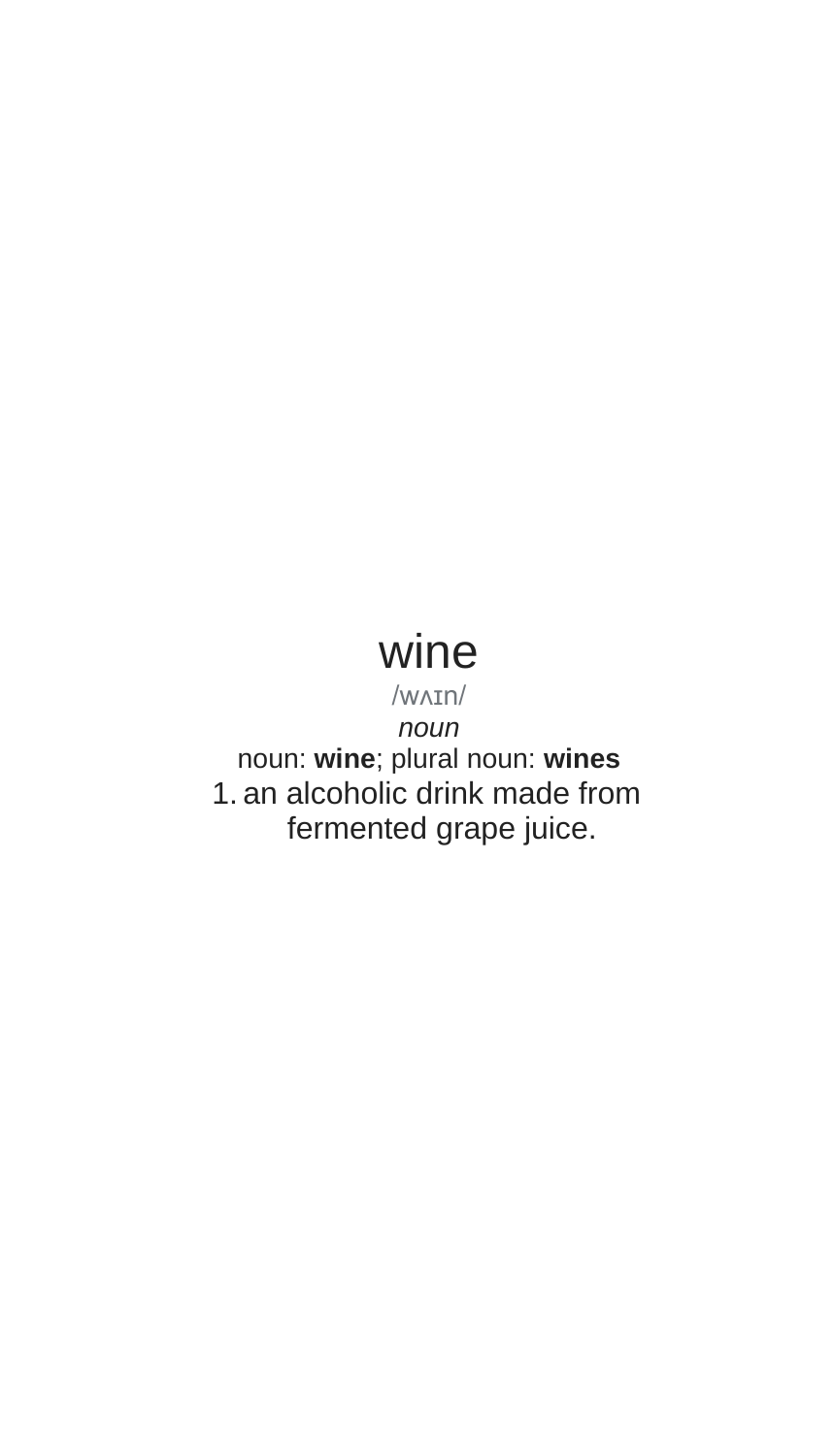### The Wine Pairing

Alessia, Hannah, Harry and Peter in collaboration with our kitchen team have created a unique wine pairing to accompany your menu.

The interaction between food and wine can alter our perception of taste. Our wine pairing selections take advantage of this effect to enhance your experience of both food and wine.

We believe the most effective wine pairings will balance, harmonise or amplify the flavours of the dishes and the characteristics of the wine, adding an extra dimension to your dining experience.

The wine pairing gives you the chance to explore a range of fascinating wines from around the world if you are feeling either adventurous or indecisive!

Each course will be served with a 70ml or a 50ml measure of wine, except for your main course which will be served with a larger 125ml measure.

10 Courses 8 wines 155 pounds per guest

The Chef's Table and Kitchen Bench 8 wines 165 pounds per guest

Next Level 8 wines 275 pounds per guest

Our sommelier team is on hand to discuss all of your wine options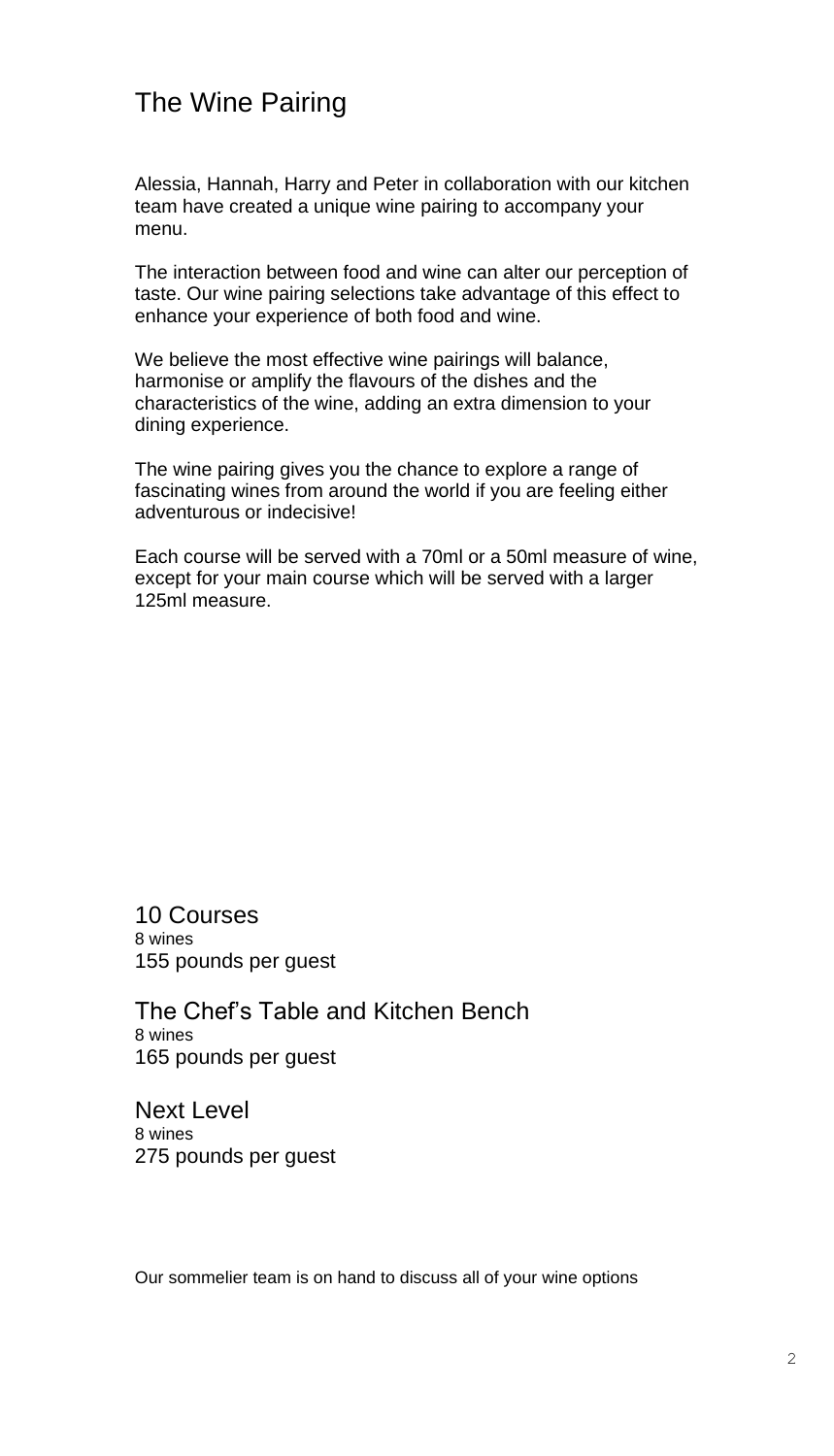### Wines by the glass

| Sparkling                                                                      | 125ml |
|--------------------------------------------------------------------------------|-------|
| 2017 Gusbourne Blanc de Blancs Brut, Kent, England                             | £16   |
| 2018 Gusbourne Rosé Brut, Kent, England                                        | £16   |
| NV Adrien Renoir 'Le Terroir' Extra Brut, Montagne de Reims                    | £21   |
| NV Laherte Frères 'Rosé de Meunier' Extra Brut, Vallée de la Marne             | £21   |
| White                                                                          | 125ml |
| 2020 LDN Cru 'Baker Street' Bacchus, London, England                           | £8    |
| 2020 Domaine Montirius Côtes du Rhône 'La Muse Papilles', Rhône, France        | £10   |
| 2020 Ciro Picariello Fiano d'Avellino, Campania, Italy                         | £11   |
| NV Johannes Zillinger, Revolution, White Solera, Weinviertel, Austria          | £11   |
| 2019 Château Belá Riesling, Štúrovo, Slovakia                                  | £14   |
| 2019 Luis Seabra 'Xisto Cru', Douro, Portugal                                  | £16   |
| 2019 Heitz-Lochardet 'Les Gruyaches' Meursault, Burgundy, France               | £25   |
| Red                                                                            | 125ml |
| 2018 Marco Abella 'Olbieta Negre', Terra Alta, Spain                           | £8    |
| 2020 Bott Frigyes Kékfrankos, Garam Valley, Slovakia                           | £10   |
| 2020 La Stoppa Trebbiolo Barbera/Bonarda, Emilia Romagna, Italy                | £12   |
| 2018 Cruse Wine & Co. 'Monkey Jacket', North California, California            | £14   |
| 2019 Land Of Saints Merlot, Santa Ynez Valley, California                      | £15   |
| 2018 Masseria del Pino 'I Nove Fratelli' Etna Rosso, Sicily, Italy             | £22   |
| 2018 Domaine Francois Merlin Côte Rôtie, Rhône Valley, France                  | £24   |
| Rosé                                                                           | 125ml |
| 2020 Domaine Triennes Rosé, Provence, France                                   | £9    |
| Sweet                                                                          | 70ml  |
| 2018 Hua Hin Hills Vineyards Chenin Blanc, Monsoon Valley, Thailand            | £10   |
| 2016 Pieropan Recioto di Soave Classico 'Le Colombare', Veneto, Italy          | £12   |
| 2016 Domaine de Souch 'Marie Kattalin' Jurançon Moelleux, South West, France   | £13   |
| 2018 Maximin Grünhaus 'Abtsberg' Spätlese, Mosel, Germany                      | £13   |
| 2020 Marco De Bartoli 'Bukkuram' Sole d'Agosto, Passito di Pantelleria, Sicily | £16   |
| 2011 Leduc-Piedimont Ice Cider, Quebec, Canada                                 | £17   |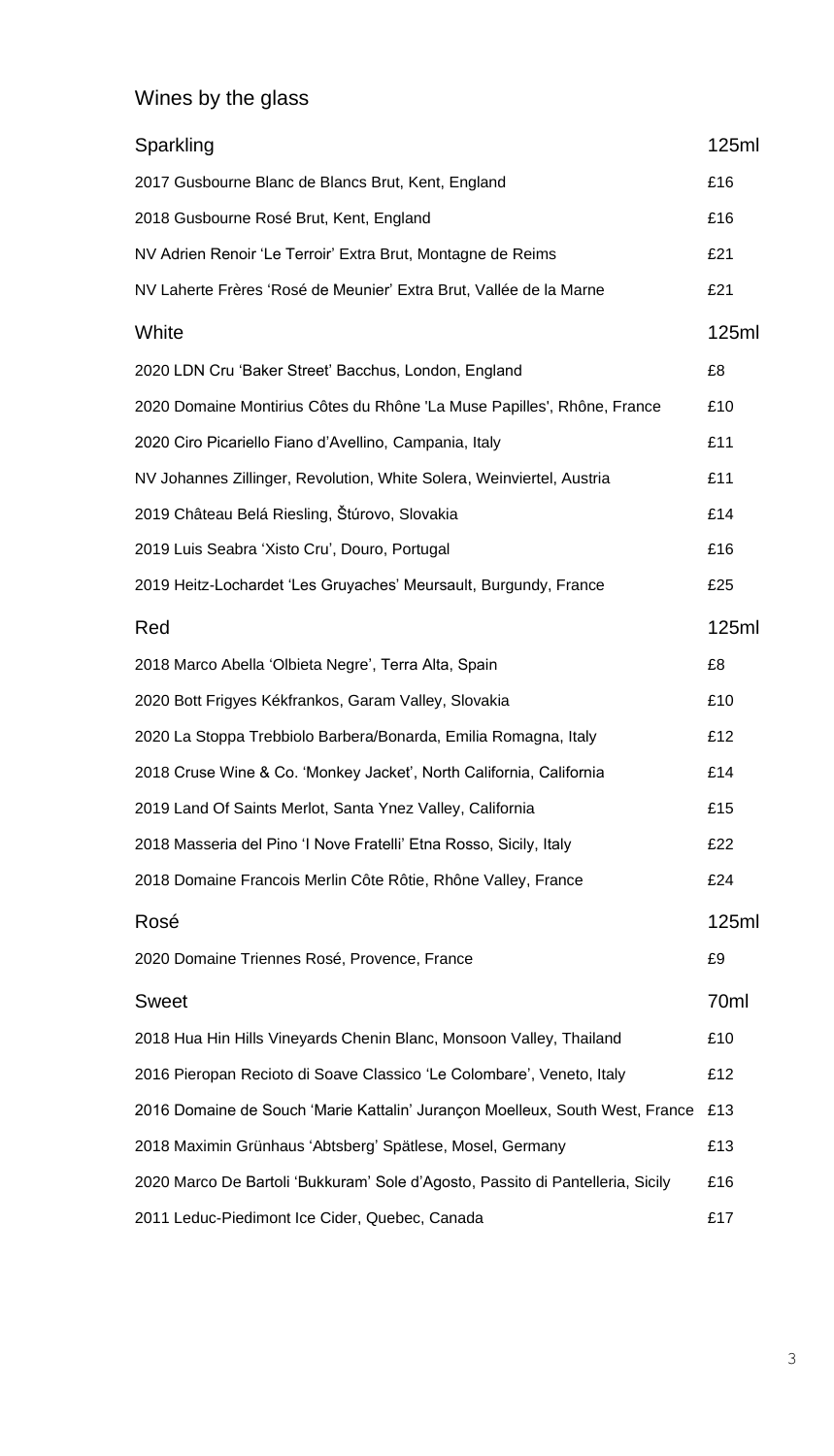#### Wines by the glass

#### Coravin Selection

Coravin gives you the opportunity to enjoy a glass of something special without the commitment of opening a full bottle.

Willing to try something new?

### White Wines **125ml**

| 2018 Domaine Macle Chardonnay, Jura, France                        | £16 |
|--------------------------------------------------------------------|-----|
| 2018 Domaine de la Coulée-de-Serrant 'Les Vieux Clos', Savennières | £20 |
| 2019 Mayacamas Vineyards Chardonnay, Mount Veeder, California      | £24 |
| 2018 Domaine Gitton 'Galinot' Sancerre, Loire, France              | £25 |
| 2019 Etienne Sauzet Puligny-Montrachet, Burgundy, France           | £33 |
| 2017 Egon Müller Wiltinger Braune Kupp Spätlese, Mosel, Germany    | £45 |
| 2016 E. Guigal 'Ex Voto' Hermitage, Rhône Valley, France           | £65 |

### Red Wines 2008 125ml 2017 M. Näkel 'Dernauer Pfarrwingert' Spätburgunder, Ahr, Germany £35 2018 Littorai 'Wendling Vineyard' Pinot Noir, Anderson Valley, California £33 2016 Hirsch Vineyard 'Reserve' Pinot Noir, Sonoma, California £39 2004 Château Rauzan-Gassies, Margaux, Bordeaux, France £40 2003 Cathy Corison Cabernet Sauvignon, Napa Valley, California £45 2008 Bruno Giacosa 'Asili' Barbaresco, Piedmont, Italy £65 2002 Emidio Pepe Montepulciano d'Abruzzo, Abruzzo, Italy £70 2011 Clos Des Lambrays Grand Cru, Burgundy, France £75 2009 Vega Sicilia 'Unico', Ribera del Duero, Spain £135

### Sweet Wines **70ml** NV Domaine Macle Macvin du Jura, Jura, France £10 2015 Domaine Dagueneau 'Jardins de Babylone', Jurançon, France £33 1989 Domaine Huet 'Clos Du Bourg' Vouvray Moelloeux, Loire, France £40 2013 István Szepsy Tokaji Aszú 6 Puttonyos, Tokaji, Hungary £55 2004 Château d'Yquem, Sauternes, Bordeaux, France £65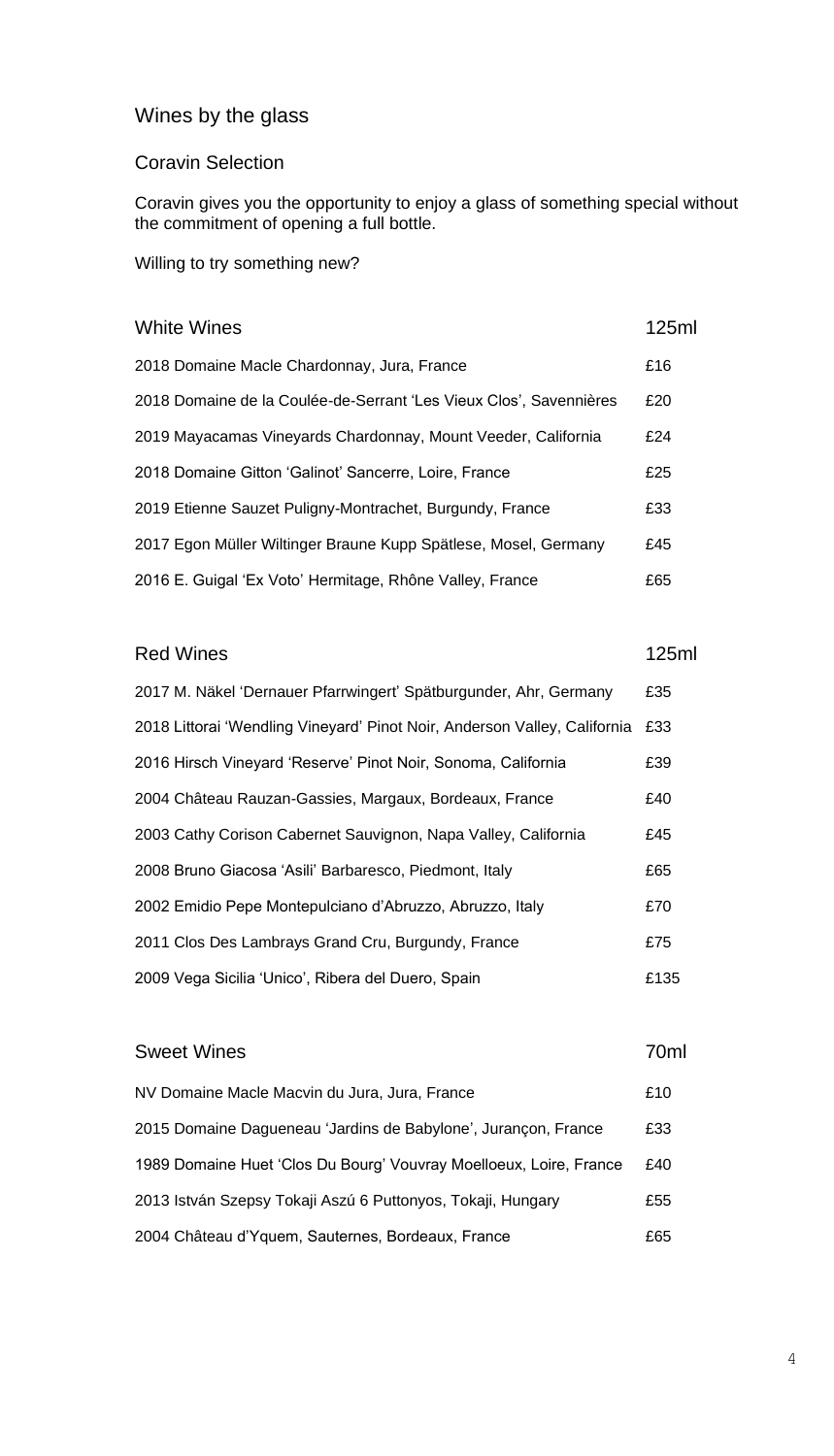### Champagne

#### Montagne de Reims

| <b>NV</b>                                       | Adrien Renoir 'Le Terroir'                                                                                                                                                                                                        | £110                                         |
|-------------------------------------------------|-----------------------------------------------------------------------------------------------------------------------------------------------------------------------------------------------------------------------------------|----------------------------------------------|
| 2011<br>2012                                    | Egly-Ouriet Grand Cru Ambonnay<br>Egly-Ouriet Grand Cru Ambonnay                                                                                                                                                                  | £365<br>£630                                 |
| 2013                                            | Pol Roger 'Cuvée Sir Winston Churchill'                                                                                                                                                                                           | £495                                         |
|                                                 | Vallée de la Marne                                                                                                                                                                                                                |                                              |
| 2015                                            | Laherte Frères 'Vigne d'Autrefois'                                                                                                                                                                                                | £150                                         |
|                                                 | Côte des Blancs                                                                                                                                                                                                                   |                                              |
| NV.<br>2015<br><b>NV</b><br>2015<br>2014<br>NV. | Pierre Péters 'Cuvée de Réserve'<br>Pascal Agrapart 'Minéral'<br>Pierre Péters 'Reserve Oubliée'<br>Pascal Agrapart 'Vénus'<br>Pierre Péters 'Les Chetillons' Cuvée Spéciale Magnum (1.5I)<br>Jacques Selosse 'Initial' Grand Cru | £125<br>£210<br>£215<br>£385<br>£550<br>£690 |
| Aube                                            |                                                                                                                                                                                                                                   |                                              |
| 2007                                            | Jacques Lassaigne 'Millésimé'                                                                                                                                                                                                     | £275                                         |
| Côte des Bar                                    |                                                                                                                                                                                                                                   |                                              |
| NV.                                             | Vouette et Sorbée 'Fidèle'                                                                                                                                                                                                        | £145                                         |
| Rosé                                            |                                                                                                                                                                                                                                   |                                              |
| NV.<br>NV                                       | Chartogne-Taillet 'Le Rosé', Merfy, Montagne de Reims<br>Eric Rodez Rosé, Ambonnay, Montagne de Reims                                                                                                                             | £110<br>£135                                 |

| <b>NV</b> | Eric Rodez Rose, Ambonnay, Montagne de Reims                 | £135 |
|-----------|--------------------------------------------------------------|------|
| 2012      | Francis Boulard 'Rosé de Saignée', Coëmy, Vallée de la Marne | £145 |
| 2017      | Bérêche & Fils 'Campania Remensis', Lude, Vallée de la Marne | £160 |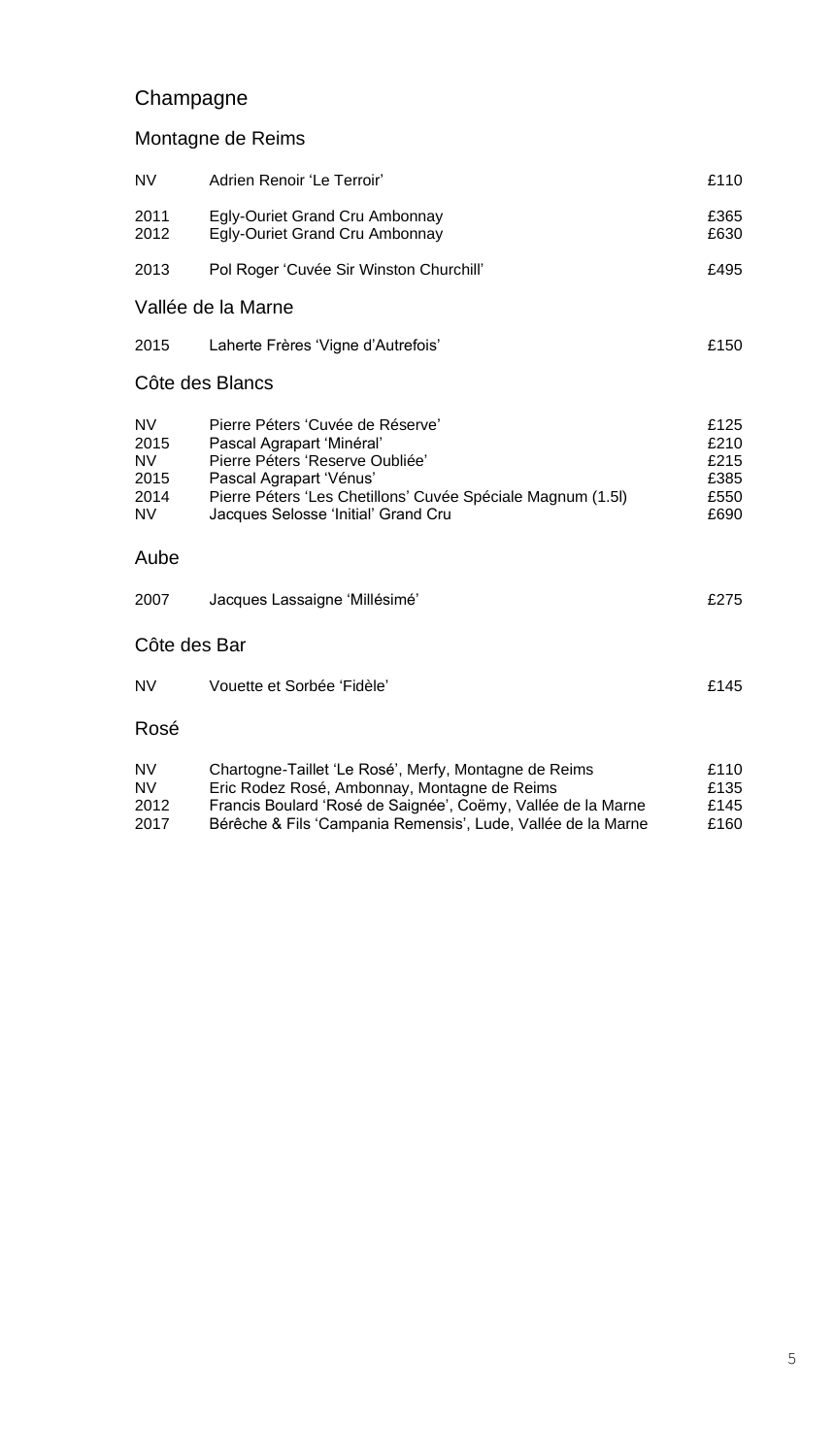### Sparkling Wine

### England

| 2018<br>2012<br>2017<br>2018 | Gusbourne Brut Reserve, Kent<br>Hush Heath 'Victoria Ash' Blanc de Blancs, Brut Nature, Kent<br>Gusbourne Blanc de Blancs Brut, Kent<br>Gusbourne Rosé Brut, Kent | £80<br>£85<br>£96<br>£96 |
|------------------------------|-------------------------------------------------------------------------------------------------------------------------------------------------------------------|--------------------------|
| Italy                        |                                                                                                                                                                   |                          |
| NV<br>2017                   | Case Paolin Prosecco Col Fondo, Asolo, Veneto<br>Divella Metodo Classico 'Dosaggio Zero' Blanc de Blancs, Lombardy                                                | £52<br>£85               |
| Croatia                      |                                                                                                                                                                   |                          |
| NV.                          | Misal, Millennium, Brut, Istria                                                                                                                                   | £69                      |
| Hungary                      |                                                                                                                                                                   |                          |
| 2020                         | Bencze Birtok Chenin Blanc / Riesling / Pinot Blanc Pet Nat, Badacsony £60                                                                                        |                          |
| South Africa                 |                                                                                                                                                                   |                          |
| 2021                         | Testalonga El Bandito 'I wish I was a ninja', Swartland                                                                                                           | £65                      |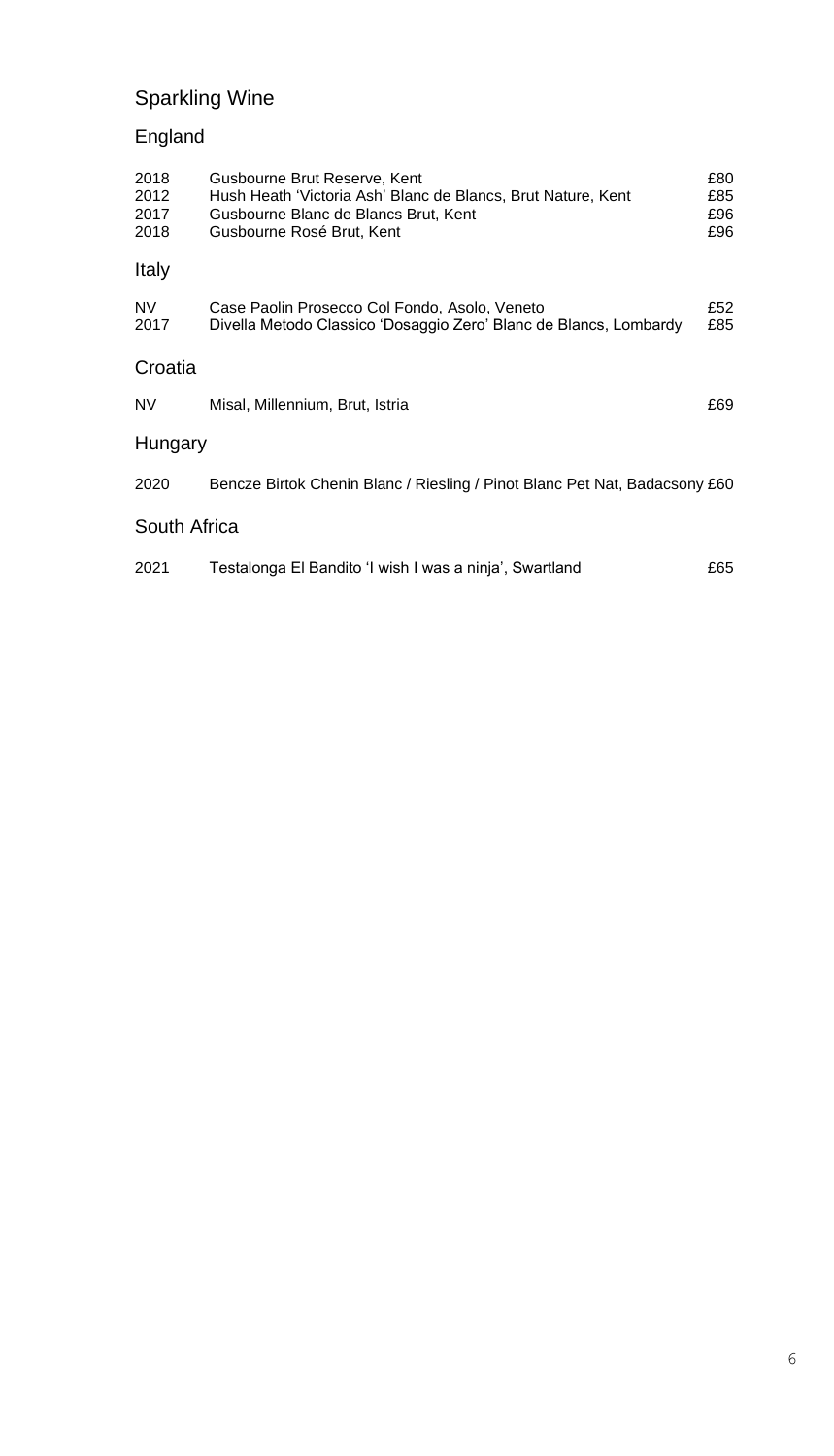### White Wines

#### France

#### Alsace

| 2018<br>2014         | Domaine Josmeyer 'Le Dragon' Riesling, Wintzenheim<br>Domaine Josmeyer 'Brandt' Grand Cru Pinot Gris, Wintzenheim                                                                        | £88<br>£135         |
|----------------------|------------------------------------------------------------------------------------------------------------------------------------------------------------------------------------------|---------------------|
| 2016<br>2016<br>2016 | Domaine Trimbach Riesling '390th Anniversaire', Ribeauvillé<br>Domaine Trimbach Pinot Gris 'Reserve Personnelle', Ribeauvillé<br>Domaine Trimbach Riesling 'Clos Ste. Hune', Ribeauvillé | £100<br>£95<br>£370 |
| 2020                 | Agathe Bursin 'L'as de B', Westhalten                                                                                                                                                    | £45                 |
| Loire                |                                                                                                                                                                                          |                     |
| Anjou-Saumur         |                                                                                                                                                                                          |                     |
| 2018                 | Domaine de la Coulée-de-Serrant 'Les Vieux Clos', Savennières                                                                                                                            | £110                |
| 2018                 | Francois Chidaine 'Les Argiles', Montlouis-sur-Loire                                                                                                                                     | £72.                |
|                      | <b>Central Vineyards</b>                                                                                                                                                                 |                     |
| 2018<br>2019         | Domaine Gitton 'Galinot', Sancerre<br>François Cotat 'Les Monts Damnés', Sancerre                                                                                                        | £140<br>£190        |
| 2019<br>2019         | Domaine Dagueneau 'Blanc Etc.', Pouilly-Fumé<br>Domaine Dagueneau 'Pur Sang', Pouilly-Fumé                                                                                               | £185<br>£270        |
| Burgundy             |                                                                                                                                                                                          |                     |
| Bourgogne            |                                                                                                                                                                                          |                     |
| 2020                 | Domaine Chavy-Chouet 'Petit Poiriers' Bourgogne Aligoté                                                                                                                                  | £55                 |
| Chablis              |                                                                                                                                                                                          |                     |
| 2018<br>2016<br>2014 | Château de Beru 'Cote Aux Pretres'<br>Domaine Dauvissat<br>Domaine Dauvissat 1er Cru 'Séchet'                                                                                            | £99<br>£150<br>£360 |
| Côte de Beaune       |                                                                                                                                                                                          |                     |
| Meursault            |                                                                                                                                                                                          |                     |
| 2013                 | Domaine Van Canneyt 1er Cru Charmes                                                                                                                                                      | £200                |
| Puligny-Montrachet   |                                                                                                                                                                                          |                     |
| 2019                 | <b>Etienne Sauzet</b>                                                                                                                                                                    | £195                |
|                      | Chassagne-Montrachet                                                                                                                                                                     |                     |
| 2018<br>2016         | Domaine Ballot-Millot 1er Cru Morgeot 'Tête du Clos'<br>Domaine Guy Amiot 1er Cru 'Les Caillerets'                                                                                       | £160<br>£225        |
| Mâconnaise           |                                                                                                                                                                                          |                     |
| 2018                 | Bret Brothers, Mâcon-Chardonnay                                                                                                                                                          | £59                 |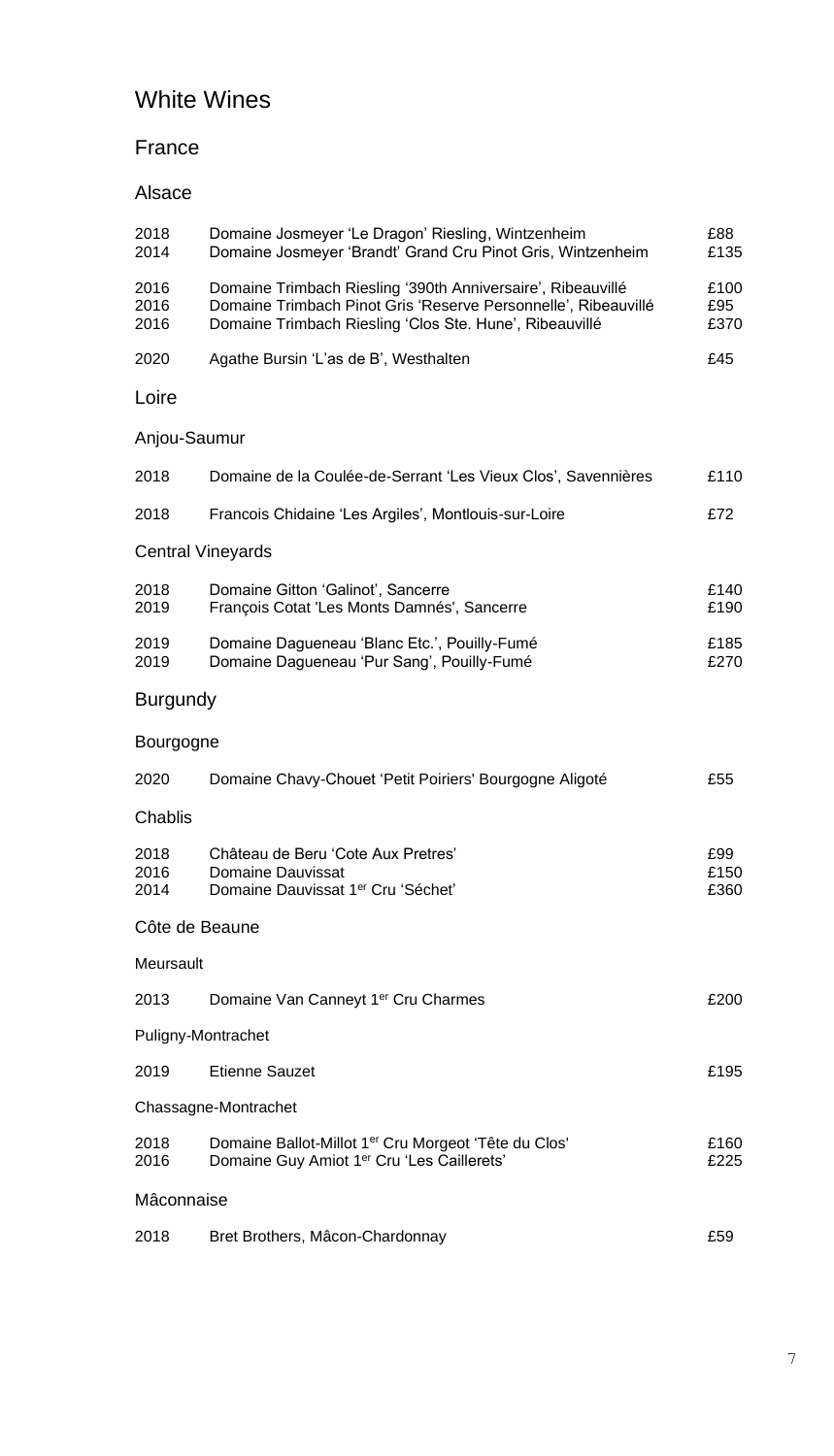| Jura              |                                                                                           |              |
|-------------------|-------------------------------------------------------------------------------------------|--------------|
| 2017              | Julien Labet 'Les Varrons' Chardonnay                                                     | £110         |
| Rhône             |                                                                                           |              |
| 2020              | Domaine Les Bruyeres Viognier, Collines Rhodaniennes                                      | £68          |
| Condrieu          |                                                                                           |              |
| 2019              | Francois Villard 'Terrasses du Palat'                                                     | £135         |
| Hermitage         |                                                                                           |              |
| 2016<br>2016      | Domaine Ferraton 'Le Reverdy'<br>E. Guigal 'Ex Voto'                                      | £220<br>£400 |
|                   | Châteauneuf-du-Pape                                                                       |              |
| 2011              | Domaine du Vieux Télégraphe                                                               | £165         |
| South West        |                                                                                           |              |
| 2017              | Vignerons du Plaimont 'La Faite Blanc'                                                    | £75          |
| Germany           |                                                                                           |              |
| Mosel             |                                                                                           |              |
| 2018              | Egon Müller 'Scharzhof Qba' Riesling                                                      | £119         |
| Nahe              |                                                                                           |              |
| 2018              | Schäfer-Fröhlich 'Felseneck' Kabinett Riesling                                            | £80          |
| Austria           |                                                                                           |              |
| Weinviertel       |                                                                                           |              |
| 2020<br>NV        | Ebner-Ebenauer 'Bursting' Grüner Veltiner<br>Johannes Zillinger, Revolution, White Solera | £79<br>£55   |
| <b>Burgenland</b> |                                                                                           |              |
| 2016<br>2018      | Gut Oggau 'Family Reunion', Neusiedlersee<br>Gut Oggau 'Timotheus', Neusiedlersee         | £70<br>£90   |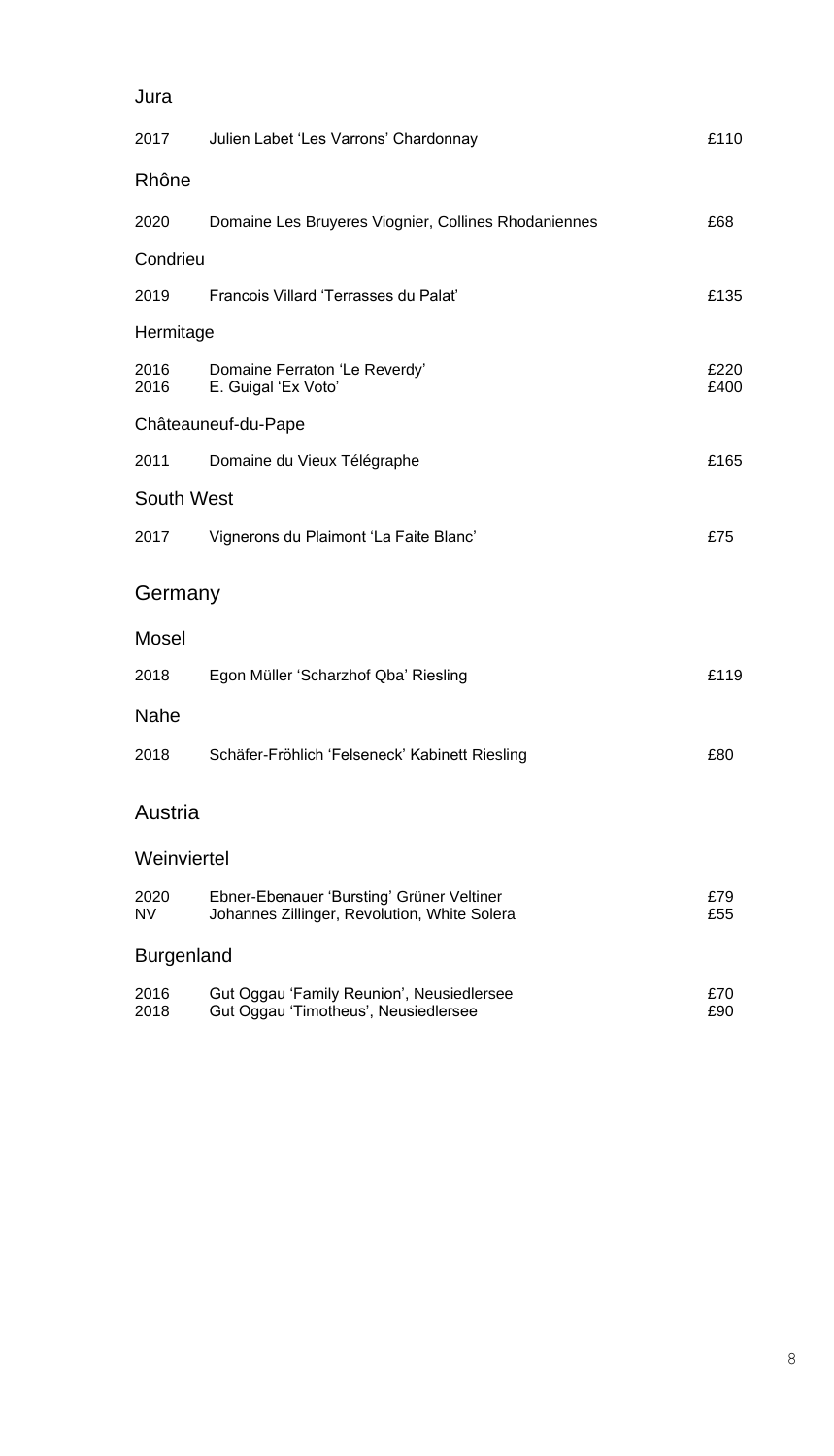### Spain

### Galicia and Basque Country

| 2020<br>2019 | Forjas del Salnes 'Leirana', Albarino, Rias Baixas<br>Dominio do Bibei 'Lapola', Ribeira Sacra | £60<br>£60 |
|--------------|------------------------------------------------------------------------------------------------|------------|
| Rioja        |                                                                                                |            |
| 2009         | Bodegas R. Lopez de Heredia 'Viña Tondonia' Blanco Reserva                                     | £160       |
| Italy        |                                                                                                |            |
|              | Friuli Venezia-Giulia                                                                          |            |
|              |                                                                                                |            |
| 2019<br>2019 | Borgo del Tiglio, Sauvignon Blanc<br>Radikon 'Slatnik' Chardonnay / Friulano                   | £85<br>£84 |
| Tuscany      |                                                                                                |            |
| 2020         | La Spinetta, Vermentino                                                                        | £55        |
| Campania     |                                                                                                |            |
| 2020         | Ciro Picariello Fiano d'Avellino                                                               | £50        |
| Sicily       |                                                                                                |            |
| 2020<br>2017 | Alessandro Viola 'Note di Bianco' Grillo<br>Monterosso 'Crater' Etna Bianco                    | £55<br>£90 |
| England      |                                                                                                |            |
| 2020         | LDN Cru 'Baker Street' Bacchus, London                                                         | £45        |
| Slovenia     |                                                                                                |            |
|              |                                                                                                |            |
| 2016         | Klabjan Malvazija Black Label, Istria                                                          | £80        |
| Hungary      |                                                                                                |            |
| 2006<br>2019 | Szeremley, Kéknyelű, Badacsony<br>Bencze Birtok, Kéknyelű, Badacsony                           | £59<br>£70 |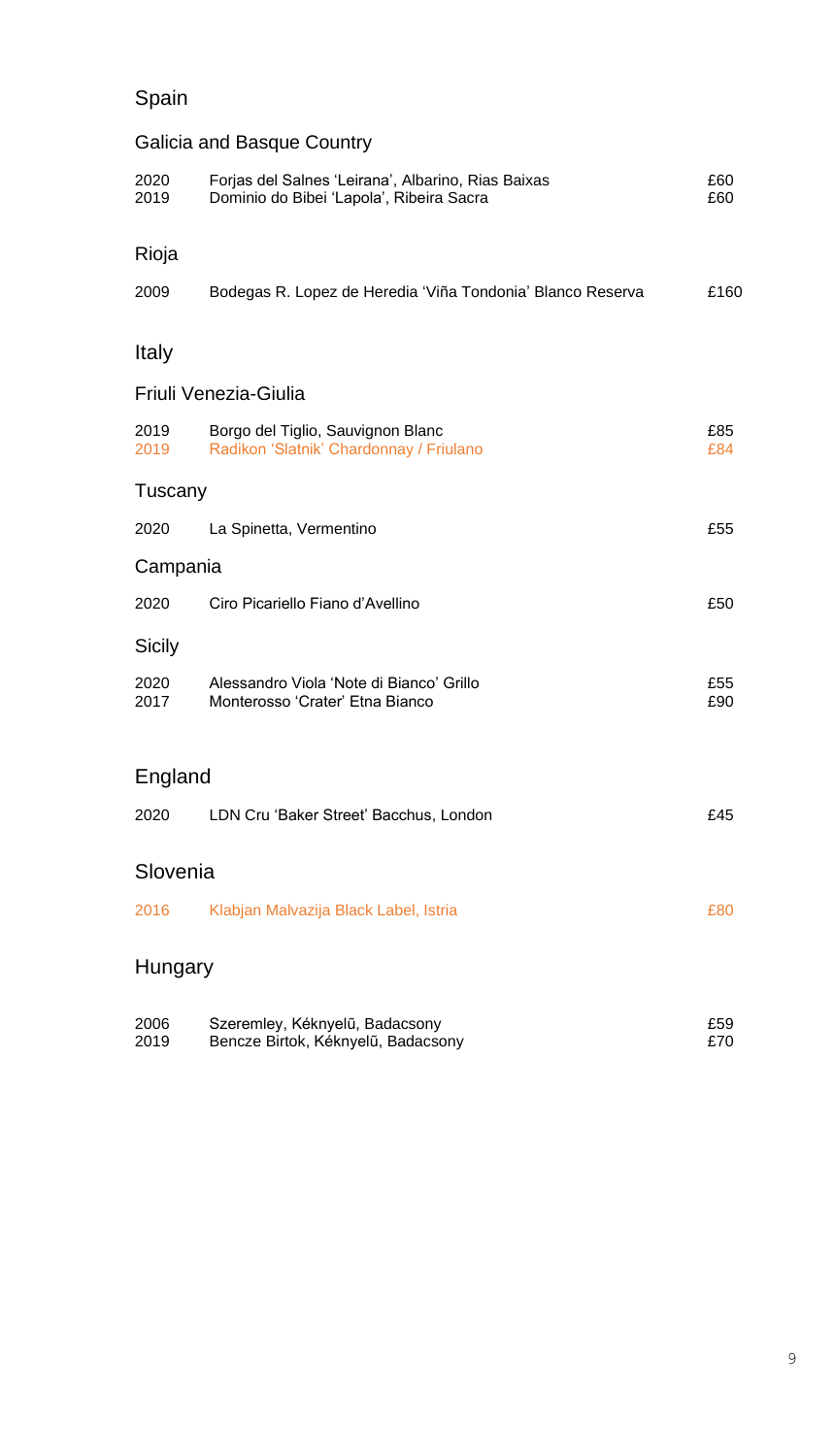### Slovakia

| 2019                 | Château Belá Riesling, Štúrovo                                                                                                                                                | £66                |
|----------------------|-------------------------------------------------------------------------------------------------------------------------------------------------------------------------------|--------------------|
|                      | United States of America                                                                                                                                                      |                    |
| California           |                                                                                                                                                                               |                    |
| 2018<br>2019         | Tatomer 'Kick-On Ranch' Riesling, Santa Barbara<br>Mayacamas Chardonnay, Mt. Veeder, Napa Valley                                                                              | £100<br>£139       |
| Argentina            |                                                                                                                                                                               |                    |
| 2019                 | Bodega Chacra 'Mainqué' Chardonnay, Patagonia                                                                                                                                 | £95                |
| Australia            |                                                                                                                                                                               |                    |
| Victoria             |                                                                                                                                                                               |                    |
| 2017                 | Giaconda Estate Chardonnay Estate Vineyard, Beechworth                                                                                                                        | £270               |
|                      | South Australia                                                                                                                                                               |                    |
| 2019<br>2020         | Mount Horrocks 'Watervale' Semillion, Clare Valley<br>Grosset 'Polish Hill' Riesling, Clare Valley                                                                            | £60<br>£99         |
|                      | South Africa                                                                                                                                                                  |                    |
| 2021<br>2019<br>2019 | Testalonga El Bandito 'Keep on Punching' Chenin Blanc, Swartland<br>Thorne & Daughters 'Cat's Cradle', Swartland<br>Mullineux Single Terroir 'Quartz' Chenin Blanc, Swartland | £60<br>£60<br>£145 |
| Georgia              |                                                                                                                                                                               |                    |
| 2019                 | Qvevri Wine Cellar Kisi, Khaketi                                                                                                                                              | £65                |
| Syria                |                                                                                                                                                                               |                    |
| 2014                 | Domaine de Bargylus, Chardonnay, Sauvignon Blanc                                                                                                                              | £72                |
| Rosé Wine            |                                                                                                                                                                               |                    |
| 2020                 | Domaine Triennes Rosé, Provence, France                                                                                                                                       | £48                |
| 2019                 | Castello di Potentino 'Jaspidem', Tuscany, Italy                                                                                                                              | £52                |
| 2009                 | López de Heredia 'Viña Tondonia', Gran Reserva, Rioja, Spain                                                                                                                  | £95                |
| 2019                 | Gloria Garriga 'Els Jelipins', Catalunya, Spain                                                                                                                               | £100               |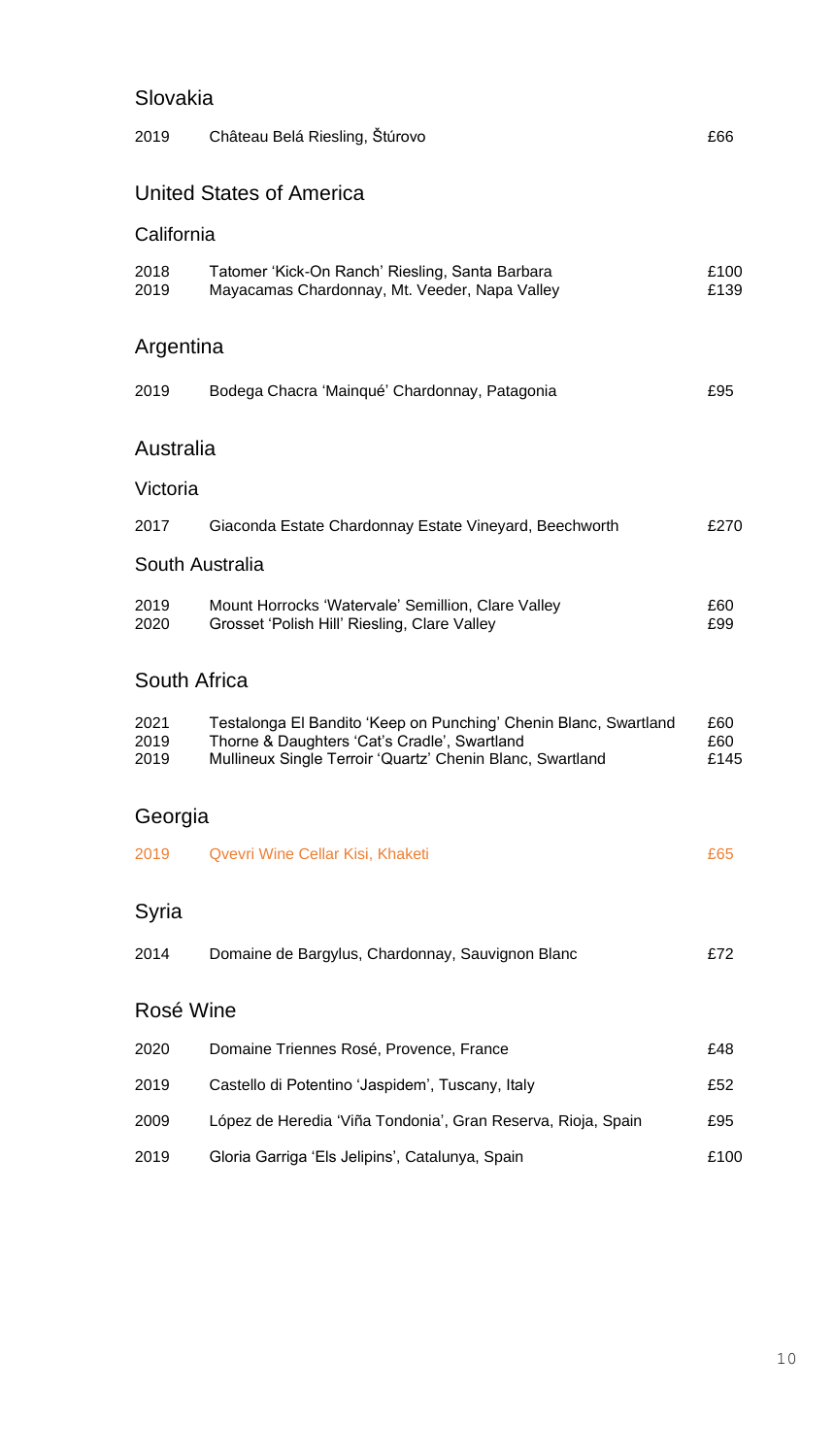### Red Wines

| Domaine Guiberteau, Saumur                                                                               | £75                                                                                                                                                                                  |  |
|----------------------------------------------------------------------------------------------------------|--------------------------------------------------------------------------------------------------------------------------------------------------------------------------------------|--|
| Philippe Alliet 'Tradition', Chinon                                                                      | £55                                                                                                                                                                                  |  |
|                                                                                                          |                                                                                                                                                                                      |  |
|                                                                                                          |                                                                                                                                                                                      |  |
|                                                                                                          |                                                                                                                                                                                      |  |
| Domaine Jean-Marie Fourrier                                                                              | £135                                                                                                                                                                                 |  |
|                                                                                                          |                                                                                                                                                                                      |  |
| Sylvain Pataille                                                                                         | £85                                                                                                                                                                                  |  |
|                                                                                                          |                                                                                                                                                                                      |  |
| Confuron-Cotetidot Echézeaux Grand Cru                                                                   | £390                                                                                                                                                                                 |  |
|                                                                                                          |                                                                                                                                                                                      |  |
|                                                                                                          |                                                                                                                                                                                      |  |
| Lunay-Horiot 'Les Perrières'                                                                             | £140                                                                                                                                                                                 |  |
|                                                                                                          |                                                                                                                                                                                      |  |
| Nicolas Rossignol 'Mise Tardive de 7 Ans'                                                                | £220                                                                                                                                                                                 |  |
|                                                                                                          |                                                                                                                                                                                      |  |
|                                                                                                          |                                                                                                                                                                                      |  |
| Château Langoa Barton, 3 <sup>ème</sup> Cru Classé<br>Château Gruaud-Larose, 2 <sup>ème</sup> Cru Classé | £239<br>£260                                                                                                                                                                         |  |
|                                                                                                          |                                                                                                                                                                                      |  |
|                                                                                                          | £690                                                                                                                                                                                 |  |
|                                                                                                          |                                                                                                                                                                                      |  |
| Château Prieuré-Lichine, 4ème Cru Classé                                                                 | £135                                                                                                                                                                                 |  |
|                                                                                                          |                                                                                                                                                                                      |  |
| Château L'Eglise Clinet                                                                                  | £410                                                                                                                                                                                 |  |
| Beaujolais                                                                                               |                                                                                                                                                                                      |  |
| Chanudet 'La Madone' Fleurie                                                                             | £69                                                                                                                                                                                  |  |
|                                                                                                          |                                                                                                                                                                                      |  |
| Domaine de Trévallon, Coteaux d'Aix-en-Provence                                                          | £160                                                                                                                                                                                 |  |
|                                                                                                          | <b>Burgundy</b><br>Côte de Nuits<br>Bourgogne<br>Marsannay<br>Morey-St.Denis<br>Côte de Beaune<br><b>Bordeaux</b><br>Saint Julien<br>2000 Carruades de Lafite<br>Margaux<br>Provence |  |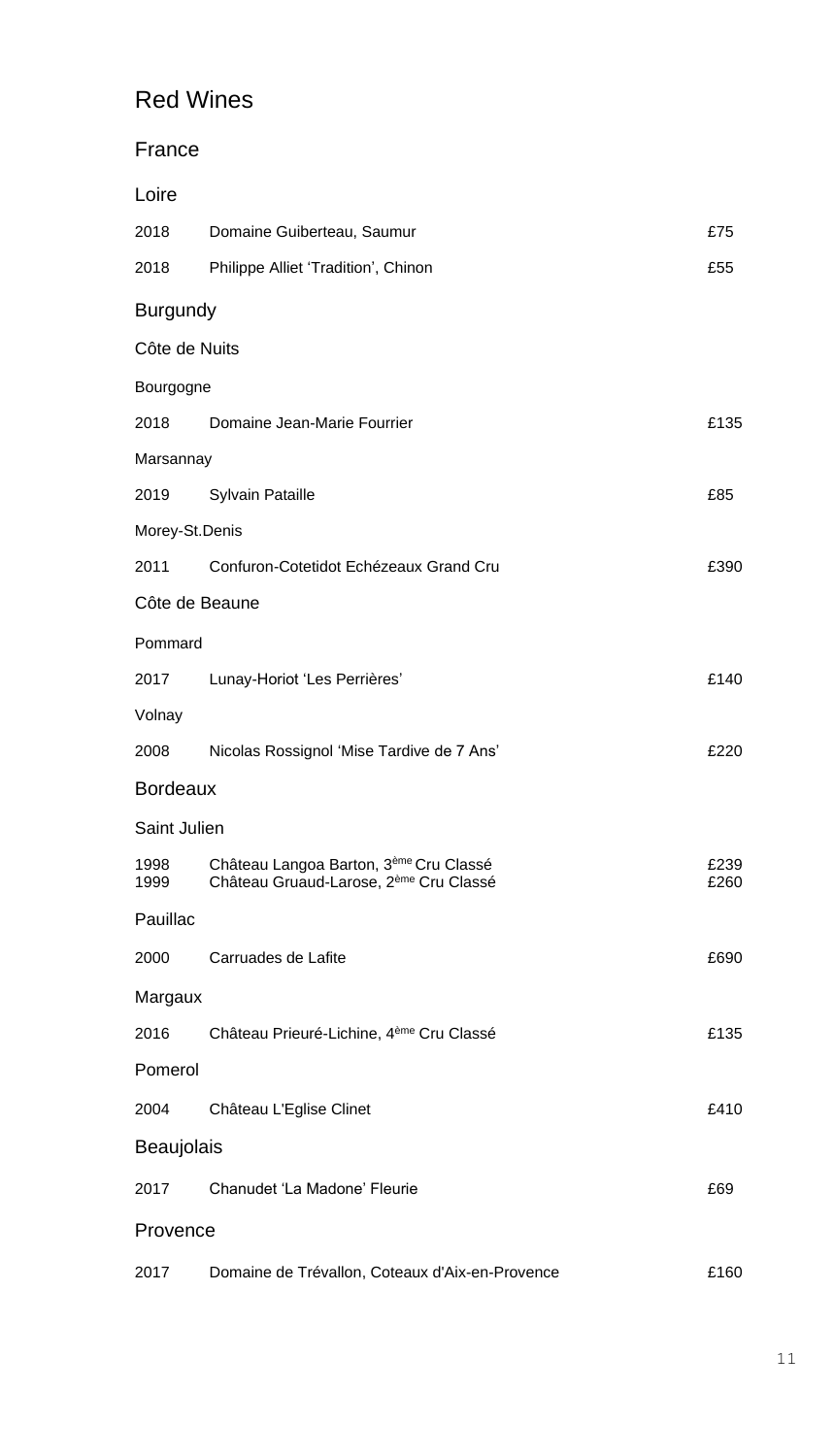#### Jura

| 2019                   | Julien Labet 'Metis' Pinot Noir, Gamay, Enfariné, Vieux cépages                                         | £110              |
|------------------------|---------------------------------------------------------------------------------------------------------|-------------------|
| Rhône                  |                                                                                                         |                   |
| Côte Rôtie             |                                                                                                         |                   |
| 2018<br>2015           | Domaine Francois Merlin<br>Domaine Ogier 'Reserve'                                                      | £150<br>£260      |
| Hermitage              |                                                                                                         |                   |
| 1986                   | Domaine Jean-Louis Chave                                                                                | £700              |
| Crozes-Hermitage       |                                                                                                         |                   |
| 2020                   | Domaine Alèofane                                                                                        | £70               |
| Gigondas               |                                                                                                         |                   |
| 2017                   | Domaine des Bosquets 'La Lieu Dit'                                                                      | £115              |
|                        | Châteauneuf-du-Pape                                                                                     |                   |
| 2013                   | Henri Bonneau                                                                                           | £295              |
| Italy                  |                                                                                                         |                   |
| Piedmont               |                                                                                                         |                   |
| 2019<br>2019<br>2019   | G.D. Vajra, Barbera d'Alba<br>G.B. Burlotto 'Aves' Barbera d'Alba<br>G.B. Burlotto Pelaverga di Verduno | £65<br>£77<br>£65 |
| <b>Barolo</b>          |                                                                                                         |                   |
| 2017<br>2011           | G.B. Burlotto, Verduno<br>Lorenzo Accomasso 'Riserva', La Morra                                         | £135<br>£520      |
| <b>Barbaresco</b>      |                                                                                                         |                   |
| 2014                   | Roagna 'Faset'                                                                                          | £210              |
| Veneto                 |                                                                                                         |                   |
| 2018<br>2013           | Quintarelli 'Primofiore'<br>Quintarelli Valpolicella Classico                                           | £155<br>£190      |
| Tuscany                |                                                                                                         |                   |
| Chianti                |                                                                                                         |                   |
| 2019<br>2006           | Montesecondo, Chianti Classico<br>Il Casale, Chianti Riserva                                            | £70<br>£115       |
| Brunello di Montalcino |                                                                                                         |                   |
| 2014<br>2013           | Fonterenza, Brunello di Montalcino<br>Biondi Santi, Brunello di Montalcino 'Tenuta il Greppo' Riserva   | £180<br>£750      |
| Abruzzo                |                                                                                                         |                   |
| 2017<br>2002           | Emidio Pepe Montepulciano d'Abruzzo<br>Emidio Pepe Montepulciano d'Abruzzo                              | £195<br>£425      |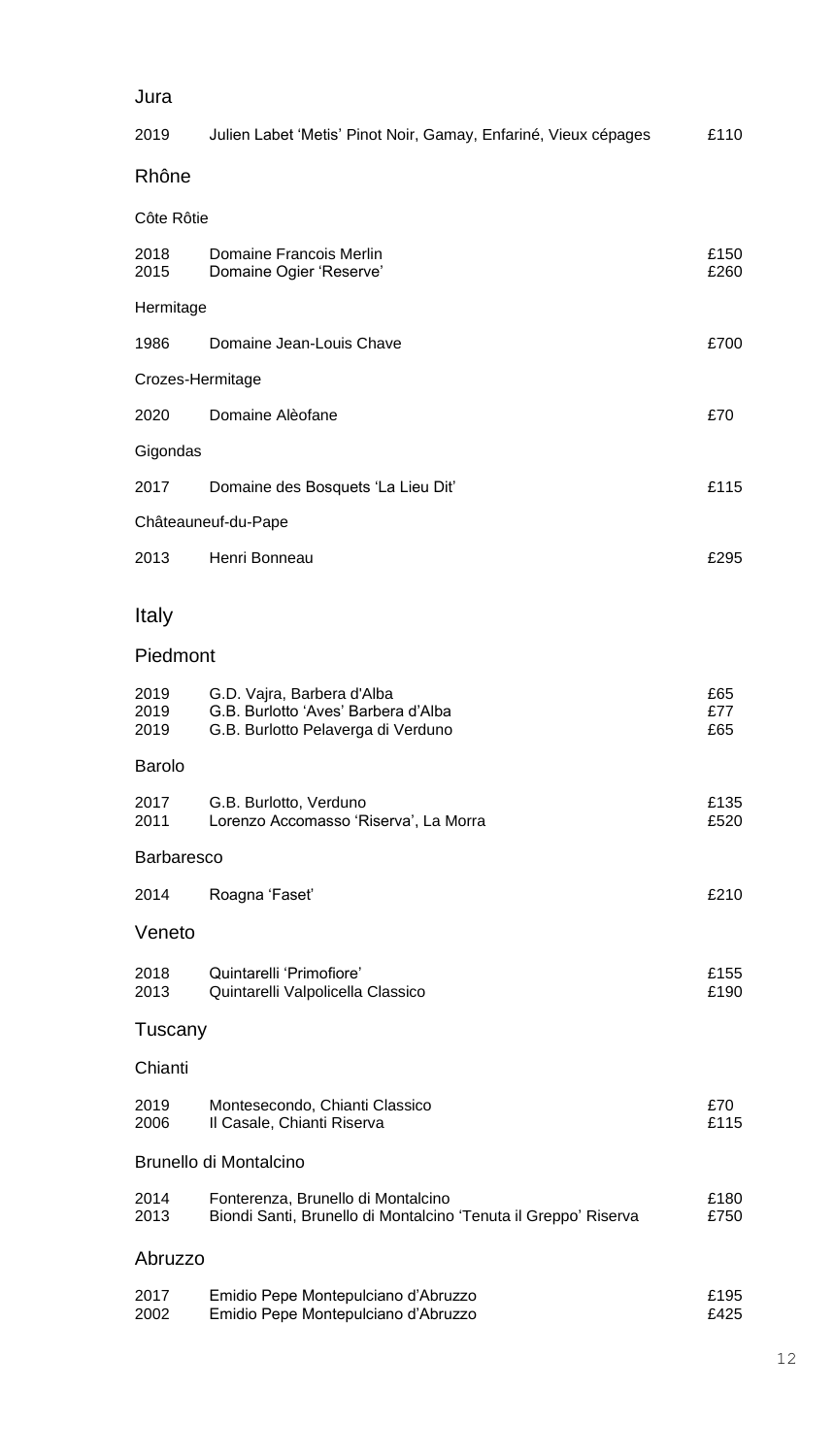| Sicily       |                                                                                                           |             |
|--------------|-----------------------------------------------------------------------------------------------------------|-------------|
| 2017         | Masseria del Pino 'I Nove Fratelli' Etna Rosso                                                            | £100        |
| Spain        |                                                                                                           |             |
| Terra Alta   |                                                                                                           |             |
| 2018         | Marco Abella 'Olbieta Negre'                                                                              | £45         |
| Priorat      |                                                                                                           |             |
| 2015<br>2005 | Celler de Joan Sangenis 'Mas d'En Compte' Crianza<br><b>Clos Martinet</b>                                 | £95<br>£160 |
| Toro         |                                                                                                           |             |
| 2016         | Bodegas Pintia                                                                                            | £165        |
| Rioja        |                                                                                                           |             |
| 2013<br>2009 | Bodegas R. López de Heredia 'Viña Cubillo' Crianza<br>Bodegas R. López de Heredia 'Viña Tondonia' Reserva | £65<br>£95  |
| Manchuela    |                                                                                                           |             |
| 2017         | Altolandon 'Mil Historias' Bobal                                                                          | £37         |
| Portugal     |                                                                                                           |             |
| 2019         | Luis Seabra 'Xisto Illimitado', Douro                                                                     | £55         |
| Greece       |                                                                                                           |             |
| 2020         | Ktima Ligas Xi-Ro, Xinomavro Roditis, Macedonia                                                           | £70         |
| Germany      |                                                                                                           |             |
| 2017         | Weingut Aldinger, Lemberger Trocken, Württemberg                                                          | £42         |
| Austria      |                                                                                                           |             |
| 2018         | Anton Bauer Zweigelt, Wagram                                                                              | £55         |
| Slovakia     |                                                                                                           |             |
| 2020         | Bott Frigyes Kékfrankos, Garam Valley                                                                     | £59         |
| Hungary      |                                                                                                           |             |
| 2015         | Attila Gere, Kopar Villányi Cuvée, Villány                                                                | £130        |
| Georgia      |                                                                                                           |             |
| 2019         | Qvevri Wine Cellar, Saperavi, Khaketi                                                                     | £65         |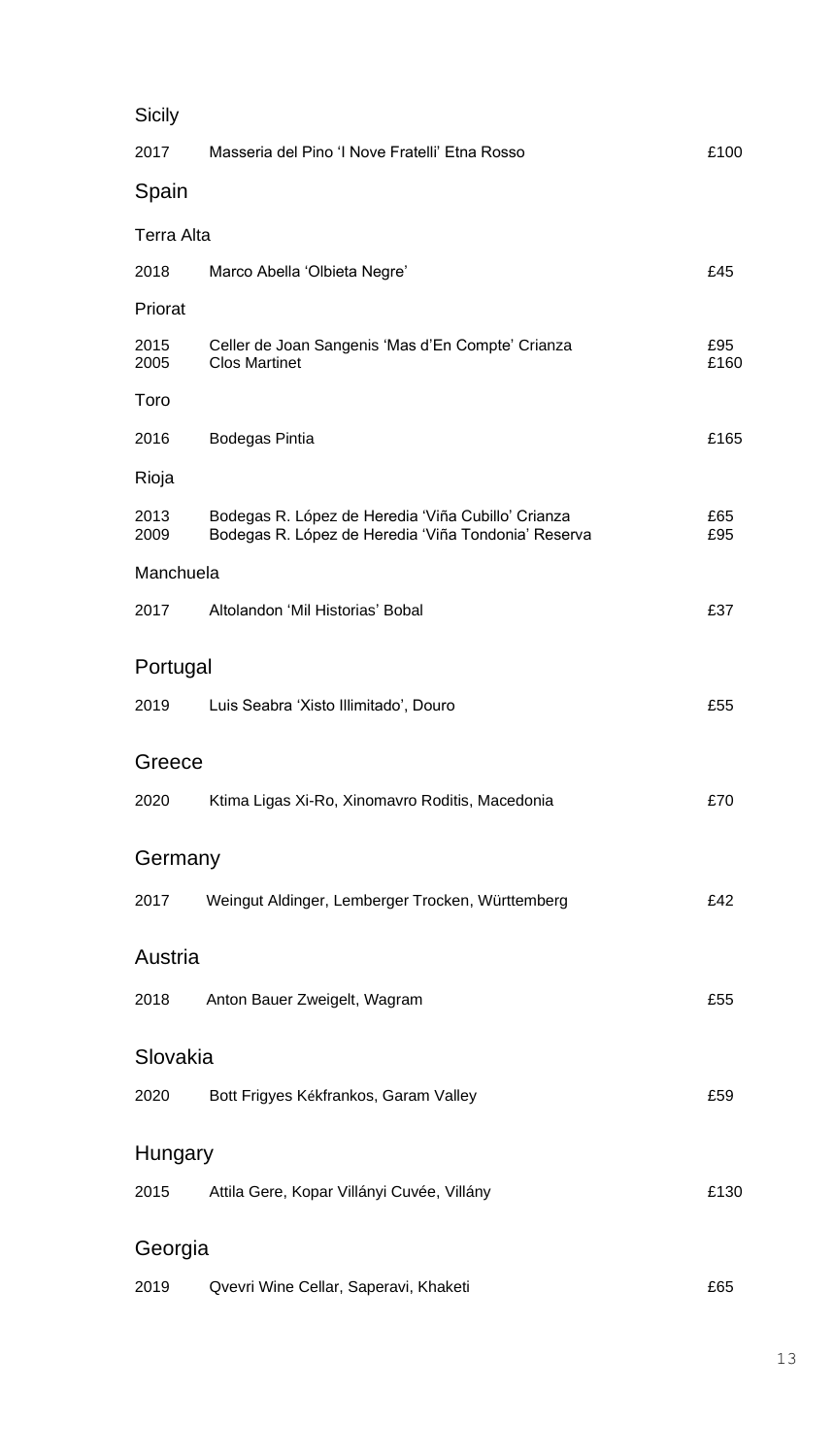### United States of America

| California       |                                                                           |              |
|------------------|---------------------------------------------------------------------------|--------------|
| 2018             | Cruse Wine Co. 'Monkey Jacket'                                            | £79          |
| Napa             |                                                                           |              |
| 2018             | Cathy Corison Cabernet Sauvignon                                          | £235         |
| Mendocino        |                                                                           |              |
| 2018             | Littorai 'Wendling Vineyard Block E' Pinot Noir                           | £195         |
| Sonoma Coast     |                                                                           |              |
| 2014<br>2006     | Rochioli Vineyard Pinot Noir<br>Jordan Winery Cabernet Sauvignon          | £150<br>£280 |
|                  | Santa Cruz Mountain                                                       |              |
| 2018<br>2015     | Ridge 'Geyserville' Zinfandel Blend<br>Ridge 'Monte Bello' Bordeaux Blend | £150<br>£490 |
|                  | Santa Barbara Highlands                                                   |              |
| 2017             | Tribute to Grace Grenache                                                 | £125         |
|                  | Santa Ynez Valley                                                         |              |
| 2019             | Land Of Saints Merlot                                                     | £68          |
| Santa Rita Hills |                                                                           |              |
| 2019             | Chanin 'Sanford & Benedict Vineyard' Pinot Noir                           | £135         |
| South Africa     |                                                                           |              |
| 2020             | Thorne & Daughters 'Wanderer's Heart', Western Cape                       | £60          |
| Australia        |                                                                           |              |
|                  | South Australia                                                           |              |
| 2010             | Torbreck 'The Descendant' Syrah/Viognier, Barossa Valley                  | £210         |
| 2018             | Penfolds 'Bin No. 2' Syrah/Mataro                                         | £74          |
|                  | New Zealand                                                               |              |
| 2017             | Blank Canvas 'Element' Syrah, Hawkes Bay                                  | £69          |
| 2018             | Burn Cottage 'Sauvage Vineyard' Pinot Noir, Central Otago                 | £130         |
| Argentina        |                                                                           |              |
| 2019             | Bodegas Caro 'Amancaya' Malbec, Cabernet Sauvignon, Mendoza               | £70          |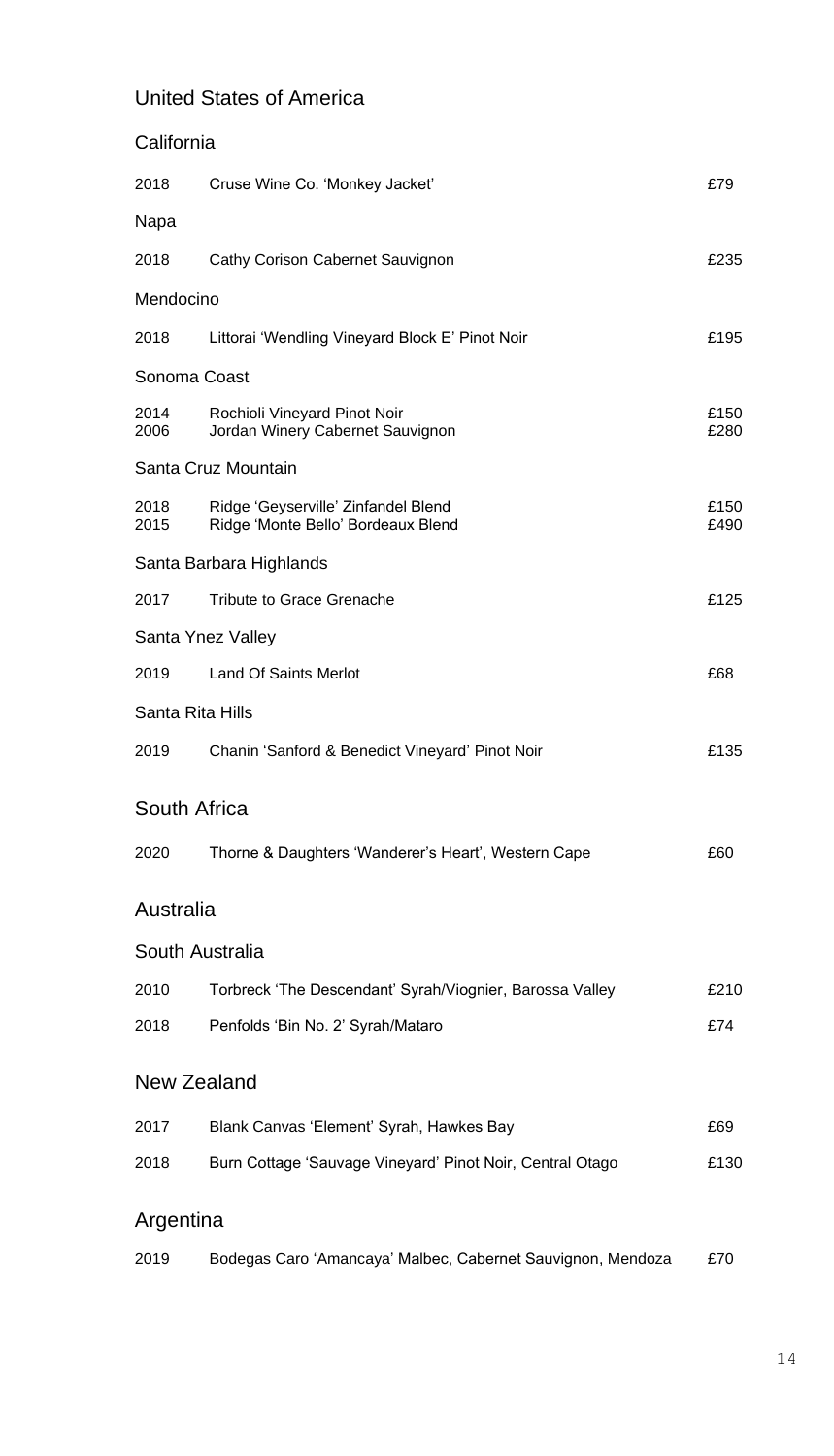### Sweet Wine

#### France

| 2016         | Domaine de Forges, Coteaux du Layon, Loire                                                                      | 75cl             | £40          |
|--------------|-----------------------------------------------------------------------------------------------------------------|------------------|--------------|
| 2010         | Rousset-Peyraguey 'Aisthésie', Sauternes                                                                        | 50cl             | £80          |
| 2016         | Domaine de Souch 'Marie Kattalin', Jurançon                                                                     | 75cl             | £125         |
| Germany      |                                                                                                                 |                  |              |
| 2017<br>2010 | Joh. Jos Prüm 'Wehlener Sonnenuhr' Auslese<br>Heymann-Lowenstein 'Rottgen' Auslese GK                           | 75cl<br>75cl     | £120<br>£320 |
| Austria      |                                                                                                                 |                  |              |
| Burgenland   |                                                                                                                 |                  |              |
| 2015<br>2008 | Weinlaubenhof Alois Kracher 'Red Roses' Beerenauslese<br>Weinlaubenhof Alois Kracher No2 Zwischen den Seen      | 37.5cl<br>37.5cl | £80<br>£115  |
| Italy        |                                                                                                                 |                  |              |
| 2016<br>2006 | Pieropan Recioto di Soave Classico 'Colombare', Veneto<br>Allegrini Recioto della Valpolicella Classico, Veneto | 50cl<br>50cl     | £78<br>£102  |
| 2020         | Marco de Bartoli 'Bukkuram' Sole d'Agosto, Sicily                                                               | 75cl             | £160         |
| Canada       |                                                                                                                 |                  |              |
| 2011         | Domaine Leduc-Piedimonte, Ice Cider, Quebec                                                                     | 37.5cl           | £78          |
| Greece       |                                                                                                                 |                  |              |
| 2015         | Domaine Papagiannakos 'Melias', Attika                                                                          | 50cl             | £62          |
| Hungary      |                                                                                                                 |                  |              |
| 2013         | István Szepsy Tokaji Aszú 6 Puttonyos, Tokaji                                                                   | 50cl             | £270         |
| Australia    |                                                                                                                 |                  |              |
| 30yo         | Pedro Ximénez, Dandelion Vineyards, Barossa Valley                                                              | 37.5cl           | £47          |
| 2018         | Riesling, Cordon Cut, Mount Horrocks, Clare Valley                                                              | 37.5cl           | £69          |
| South Africa |                                                                                                                 |                  |              |
| 2019         | The Liberator 'Napoleon Bona Part Four', Paarl                                                                  | 37.5cl           | £50          |
| 2014         | Muscat, Buitenverwching 1769, Constantia                                                                        | 37.5cl           | £45          |
| Thailand     |                                                                                                                 |                  |              |
| 2018         | Hua Hin Hills Vineyards Chenin Blanc, Monsoon Valley                                                            | 37.5cl           | £40          |
| Uruguay      |                                                                                                                 |                  |              |
| NV           | Viñedos de los Vientos 'Alcyone' Tannat                                                                         | 50cl             | £62          |